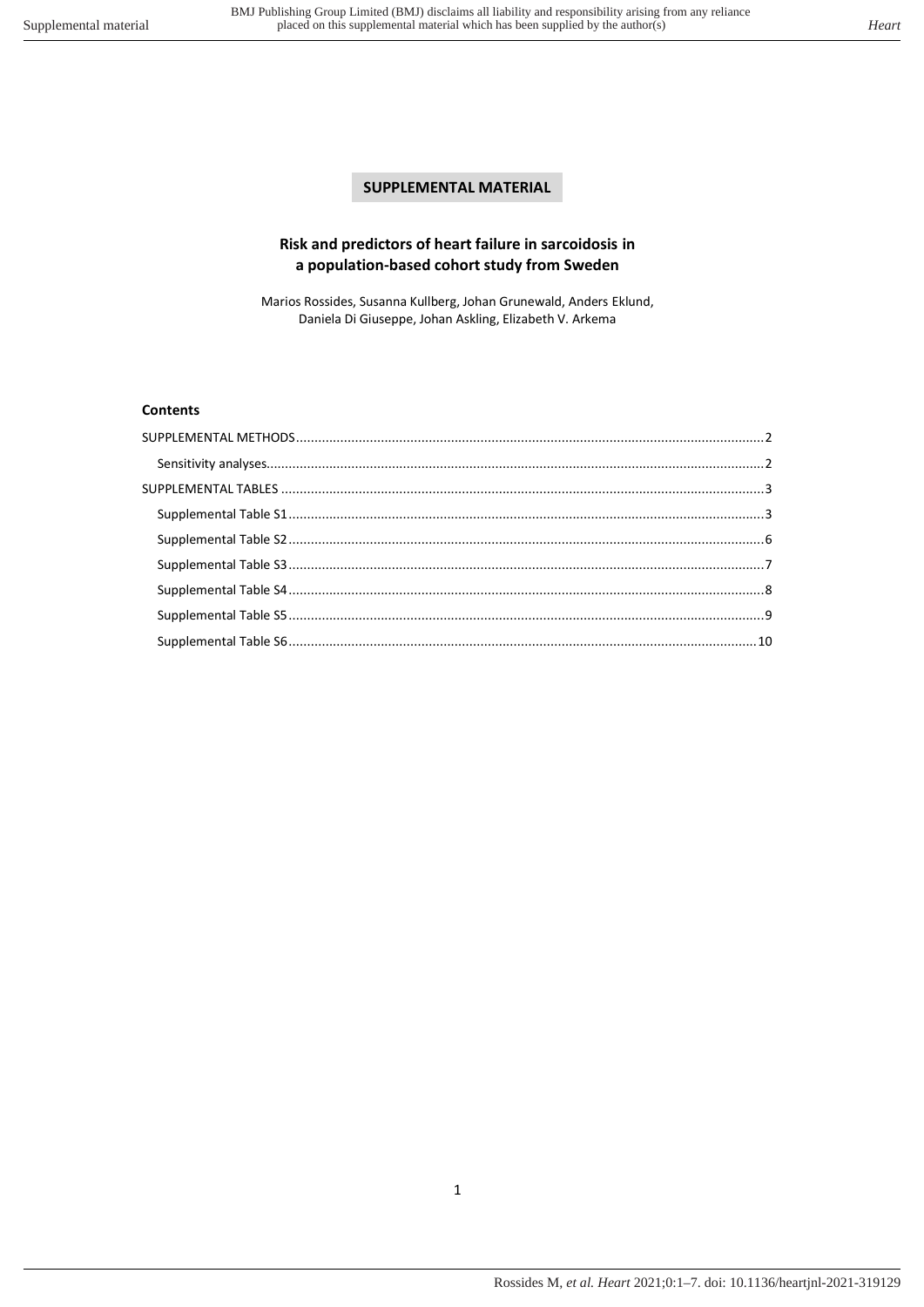### **SUPPLEMENTAL METHODS**

#### <span id="page-1-1"></span><span id="page-1-0"></span>**Sensitivity analyses**

We conducted several sensitivity analyses. First, to test whether surveillance bias could explain higher risks of heart failure in sarcoidosis than in comparators, we disregarded heart failure diagnoses during the first six months since start of follow-up (second visit for sarcoidosis in the National Patient Register or corresponding date for comparators) in both groups. In addition, we changed our definition of heart failure to also include secondary discharge diagnoses (in addition to the primary) to test the robustness of the definition of heart failure used in our main analyses.

Second, to investigate the role of immunosuppressant treatment for sarcoidosis on the risk of heart failure, we repeated our analysis of heart failure predictors restricting to individuals diagnosed 2006 and onwards for whom data in the Prescribed Drug Register were available. As in the main analyses, we used a Cox model with time since sarcoidosis diagnosis (second visit for sarcoidosis in the National Patient Register) as the time scale and included treatment status around diagnosis in addition to demographic and clinical covariates.

Third, we examined the effect of systemic corticosteroids that patients were dispensed within six months before, and separately, six months after sarcoidosis diagnosis on the risk of heart failure. We used Cox models restricted to individuals who received at least one defined daily dose during the corresponding six-month period before or after sarcoidosis diagnosis to estimate hazard ratios of heart failure associated with dispensation of 50 defined daily doses of systemic corticosteroids, and separately, comparing high and middle to low tertiles of systemic corticosteroids DDDs. In the analysis of cumulative defined daily doses of systemic corticosteroids that were dispensed within six months before sarcoidosis diagnosis, time zero was the date of sarcoidosis diagnosis (second visit for sarcoidosis in the National Patient Register). In the analysis of cumulative defined daily doses within six months after sarcoidosis diagnosis, we started counting follow-up time six months after sarcoidosis diagnosis. Consequently, the latter analysis was restricted to individuals with sarcoidosis living in Sweden at start of follow-up who by that time had not developed heart failure. Due to small numbers, Cox models in both analyses were adjusted for age, sex, region of residence, country of birth (Nordic or non-Nordic including few missing), and education (≤9 years including few missing, 10–12, or ≥13 years).

Last, in a separate analysis including all individuals with sarcoidosis irrespective of the year of diagnosis, we repeated the mutually adjusted Cox model from in the main analysis this time allowing clinical predictors of heart failure to change value during follow-up (time-varying predictors).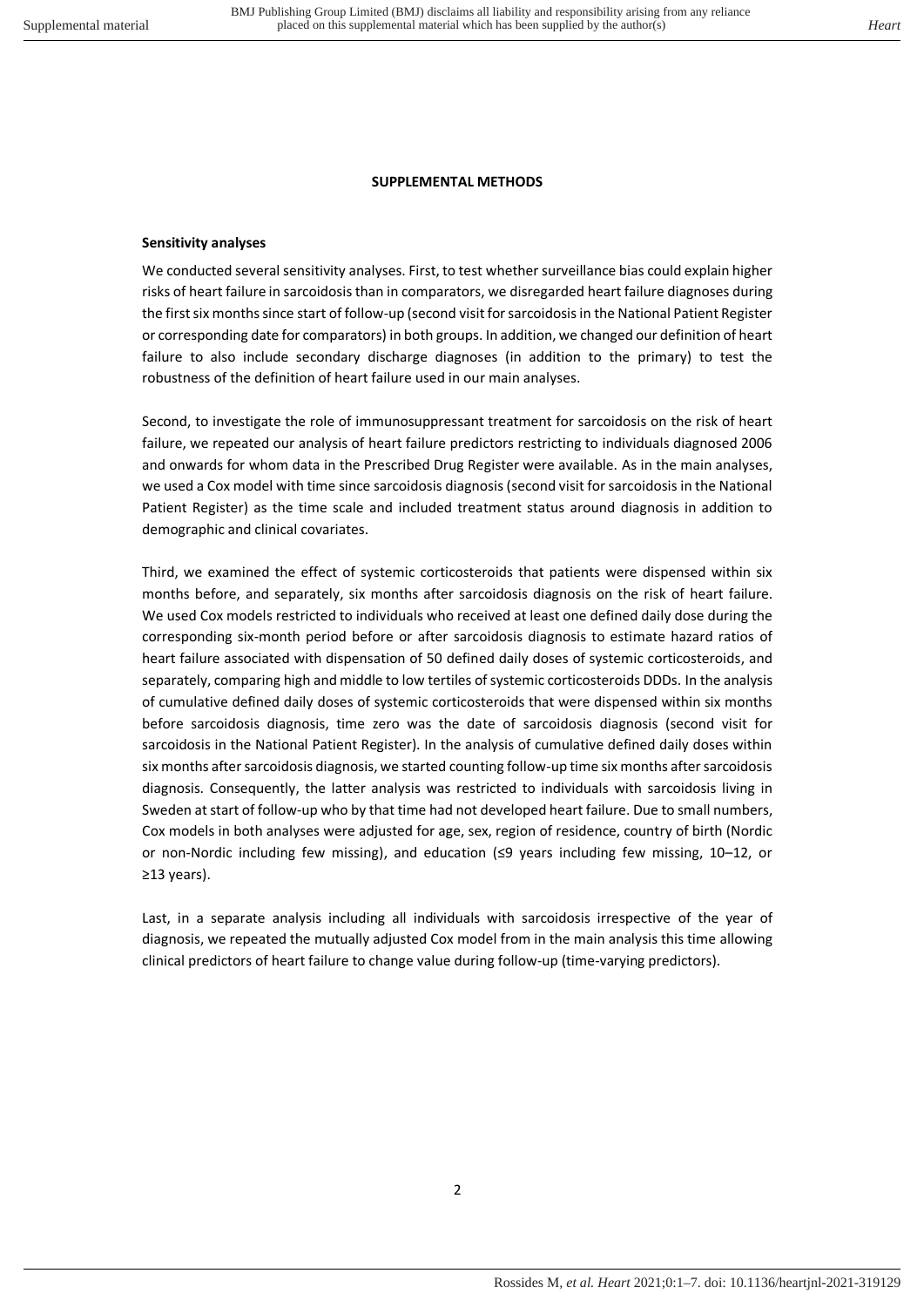#### **SUPPLEMENTAL TABLES**

<span id="page-2-1"></span><span id="page-2-0"></span>**Supplemental Table S1**. International Classification of Diseases (ICD; 1964–2013), medical procedure codes (KVÅ; 1997–2013), and Anatomical Therapeutic Chemical (ATC) codes (July 2005–2013) used to define diseases in the National Patient Register and the Prescribed Drug Register.

| Disease/Medication                               | <b>Definition</b>                                                    | ICD*, KVÅ, and/or ATC codes                      |
|--------------------------------------------------|----------------------------------------------------------------------|--------------------------------------------------|
| Sarcoidosis                                      | ≥2 inpatient or outpatient visits in                                 | ICD-8/9: 135                                     |
|                                                  | the National Patient Register                                        | ICD-10: D86                                      |
| Hematopoietic or lung                            | $\geq$ 1 diagnosis ±6 months from first                              | ICD-7: 162; 163; 200-205                         |
| malignancy                                       | sarcoidosis visit or corresponding                                   |                                                  |
|                                                  | date for comparators                                                 |                                                  |
| Sarcoidosis treatment<br>status around diagnosis | ≥1 dispensation ±3 months from<br>first sarcoidosis visit            | ATC: H02AB01/02/04/06/07;<br>L01BA01; L04AX01/03 |
| <b>Heart failure</b>                             | ≥1 inpatient or outpatient visit                                     | ICD-8: 402,99; 425,08; 425,09;                   |
|                                                  | where the ICD code for heart failure                                 | 427,00; 427,10; 428,99                           |
|                                                  | appears as the primary discharge                                     | ICD-9: 425A; 425B; 425E; 425X; 428               |
|                                                  | diagnosis                                                            | ICD-10: 142.0; 142.1; 142.8; 142.9; 143;         |
|                                                  |                                                                      | 150                                              |
| Hypertension                                     | History of ≥1 visit or ≥2                                            | ICD-8: 401-404                                   |
|                                                  | dispensations evaluated at three                                     | ICD-9: 401-405                                   |
|                                                  | months before the first sarcoidosis                                  | ICD-10: I10-I15                                  |
|                                                  | visit or corresponding date for                                      | ATC: C07; C08; C09                               |
|                                                  | comparators (or at start of follow-up<br>when used as predictor)     |                                                  |
| Diabetes mellitus                                | Same as hypertension                                                 | ICD-8/9: 250                                     |
|                                                  |                                                                      | ICD-10: E10; E11                                 |
|                                                  |                                                                      | ATC: A10                                         |
| Dyslipidemia                                     | Same as hypertension                                                 | ICD-8/9: 272                                     |
|                                                  |                                                                      | ICD-10: E78                                      |
|                                                  |                                                                      | ATC: C10                                         |
| Stroke                                           | History of ≥1 inpatient visit                                        | ICD-8: 430; 431; 432; 433; 434; 436              |
|                                                  | evaluated at three months before                                     | ICD-9: 430; 431;433; 434; 436                    |
|                                                  | the first sarcoidosis visit or<br>corresponding date for comparators | ICD-10: 160; 161; 163; 164                       |
| Heart valve disease                              | History of ≥1 visit evaluated at three                               | ICD-9: 424A-424D                                 |
|                                                  | months before the first sarcoidosis                                  | ICD-10: I34-I37                                  |
|                                                  | visit or corresponding date for                                      | KVÅ: FMA; FMC; FMD; FMW; FK                      |
|                                                  | comparators (or at start of follow-up                                |                                                  |
|                                                  | when used as predictor)                                              |                                                  |
| Ischemic heart disease or                        | Same as heart valve disease                                          | ICD-8/9: 410–414                                 |
| acute myocardial                                 |                                                                      | ICD-10: I20-I25                                  |
| infarction                                       |                                                                      |                                                  |
| <b>Atrial fibrillation</b>                       | Same as heart valve disease                                          | ICD-8: 427,92<br>ICD-9: 427D                     |
|                                                  |                                                                      | ICD-10: 148                                      |
| Chronic obstructive                              | Same as heart valve disease                                          | ICD-8: 491; 492                                  |
| pulmonary disease                                |                                                                      | ICD-9: 491A; 491B; 491X; 492; 496                |
|                                                  |                                                                      | ICD-10: J41-J43; J44.1; J44.8; J44.9             |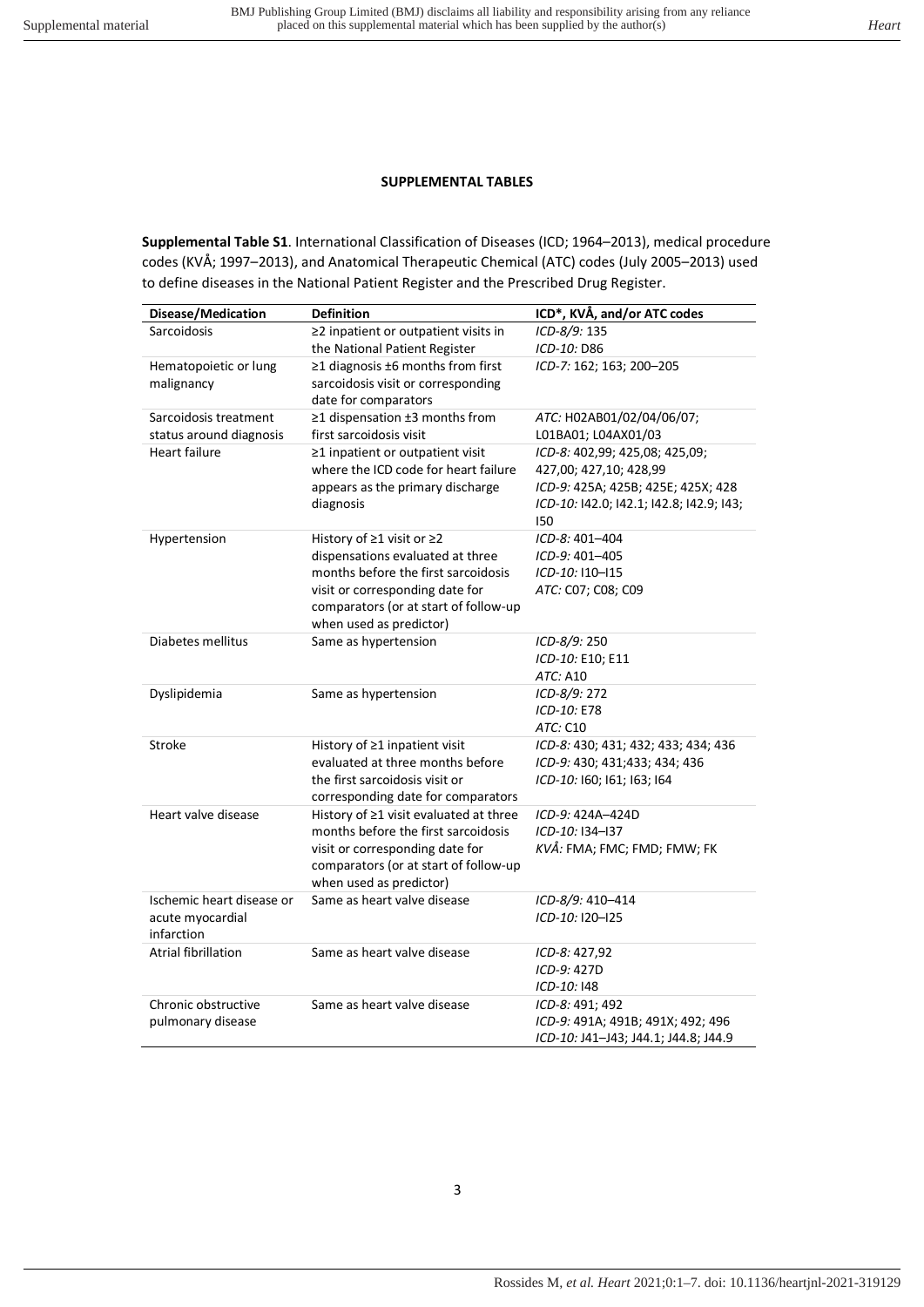### **Supplemental Table S1.** (Continued.)

| Disease/Medication                                                                    | <b>Definition</b>                                                                                                                                                                           | ICD*, KVÅ, and/or ATC codes                                                                                                                                                                                                                                                                                                                                                                                                                                                                                                                                                   |
|---------------------------------------------------------------------------------------|---------------------------------------------------------------------------------------------------------------------------------------------------------------------------------------------|-------------------------------------------------------------------------------------------------------------------------------------------------------------------------------------------------------------------------------------------------------------------------------------------------------------------------------------------------------------------------------------------------------------------------------------------------------------------------------------------------------------------------------------------------------------------------------|
| Chronic kidney disease                                                                | Same as heart valve disease                                                                                                                                                                 | ICD-8: 582-584<br>ICD-9: 585; 586<br>ICD-10: N18; N19; Z49.1 Z49.2<br>KVÅ: DR014; DR015; DR016; DR020;<br>DR012; DR013; DR023; DR024;<br>TJA33; TJA35; KAS00; KAS10; KAS20                                                                                                                                                                                                                                                                                                                                                                                                    |
| Alcohol-related disorders                                                             | Same as heart valve disease                                                                                                                                                                 | ICD-8: 303; 571,0; 577,1<br>ICD-9: 305A; 535D; 571A; 571B;<br>571C; 571D; 577B<br>ICD-10: E24.4; F10; G31.2; G62.1;<br>G72.1; K29.2; K70; K86.0; T51                                                                                                                                                                                                                                                                                                                                                                                                                          |
| Autoimmune disease                                                                    | History of $\geq$ 2 visits evaluated at<br>three months before the first<br>sarcoidosis visit or corresponding<br>date for comparators (or at start of<br>follow-up when used as predictor) | ICD-8: 136,07; 242,00; 245,30;<br>255,10; 269,10; 281,0; 283,90;<br>287,10; 340; 357; 446,20; 446,30;<br>446,38; 563; 694; 696; 704,00; 712;<br>716; 733,00; 734,0; 734,1; 734,9<br>ICD-9: 136B; 242A; 245C; 255E;<br>281A; 283A; 287D; 340; 357A; 358A;<br>446E; 446F; 555; 556; 571G; 579A;<br>694E; 694F; 696; 704A; 710; 714; 720<br>ICD-10: D51.0; D59.1; D68.6; D69.3;<br>E06.3; E05.0; E10; E27.1; G70.0; G35;<br>G61.0; K50; K51; K74.3; K90.0; L10;<br>L12; L40; L63; M05-M09; M31.3;<br>M31.5; M31.6; M32.1; M32.8;<br>M32.9; M33; M34; M35.0; M35.1;<br>M35.2; M45 |
| Other arrhythmia or<br>heart block                                                    | History of $\geq$ 1 visit or $\geq$ 2<br>dispensations evaluated at start of<br>follow-up (and during follow-up<br>depending on the analysis)                                               | ICD-8: 426; 427,20-427,98<br>ICD-9: 416A; 416B; 426; 427<br>ICD-10: 127.0; 127.2; 144; 145-147; 149;<br>Z45.0; Z95.0<br>KVÅ: FPE; FPF; FPG<br>ATC: CO1B                                                                                                                                                                                                                                                                                                                                                                                                                       |
| Pulmonary hypertension                                                                | History of $\geq$ 1 visit evaluated at start<br>of follow-up (and during follow-up<br>depending on the analysis)                                                                            | ICD-8: 426<br>ICD-9: 416A; 416B<br>ICD-10: 127.0; 127.2                                                                                                                                                                                                                                                                                                                                                                                                                                                                                                                       |
| Systemic corticosteroids<br>(defined daily doses<br>analyses)                         | No. dispensed defined daily doses<br>within six months before/after start<br>of follow-up                                                                                                   | ATC: H02AB01/02/04/06/07                                                                                                                                                                                                                                                                                                                                                                                                                                                                                                                                                      |
| Angiotensin-converting<br>enzyme inhibitors or<br>angiotensin II receptor<br>blockers | $\geq$ 1 dispensation within the period -6<br>to -3 months from the first<br>sarcoidosis visit or corresponding<br>date for comparators                                                     | ATC: C09                                                                                                                                                                                                                                                                                                                                                                                                                                                                                                                                                                      |
| β-blockers                                                                            |                                                                                                                                                                                             | ATC: C07                                                                                                                                                                                                                                                                                                                                                                                                                                                                                                                                                                      |
| Calcium channel blockers                                                              |                                                                                                                                                                                             | ATC: C08                                                                                                                                                                                                                                                                                                                                                                                                                                                                                                                                                                      |
| Aldosterone antagonists                                                               |                                                                                                                                                                                             | ATC: C03DA                                                                                                                                                                                                                                                                                                                                                                                                                                                                                                                                                                    |
| High-ceiling diuretics                                                                |                                                                                                                                                                                             | ATC: C03C                                                                                                                                                                                                                                                                                                                                                                                                                                                                                                                                                                     |
| Antidiabetics                                                                         |                                                                                                                                                                                             | ATC: A10                                                                                                                                                                                                                                                                                                                                                                                                                                                                                                                                                                      |
| Lipid-lowering<br>medications                                                         |                                                                                                                                                                                             | ATC: C10                                                                                                                                                                                                                                                                                                                                                                                                                                                                                                                                                                      |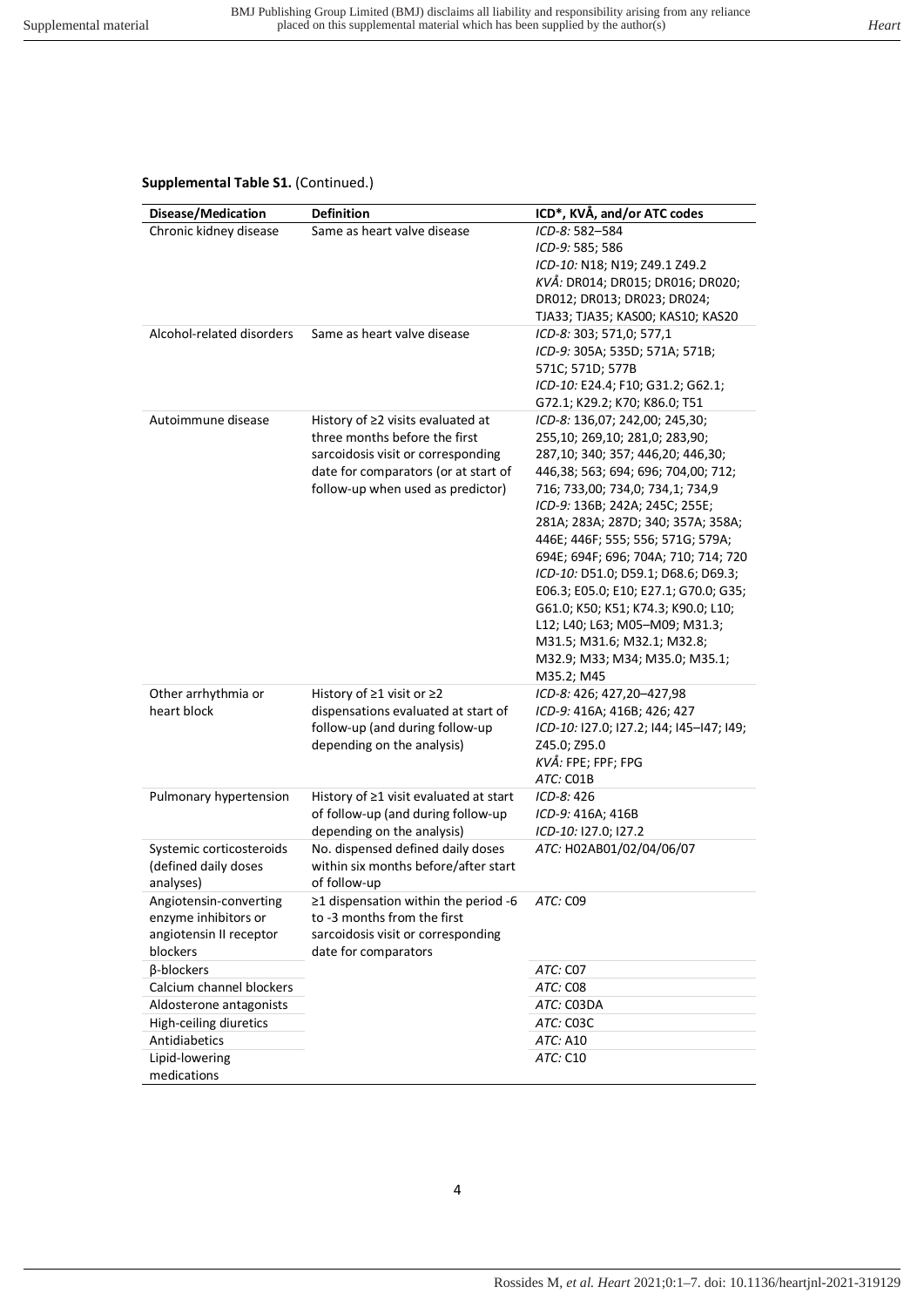### **Supplemental Table S1.** (Continued.)

| $\geq$ 1 dispensation within the period -6<br>ATC: B01AC06 |
|------------------------------------------------------------|
| ATC: B01AA03                                               |
| sarcoidosis visit or corresponding<br>ATC: C01DA02/A14     |
| ATC: CO1AA05                                               |
| .                                                          |

ICD = International Classification of Diseases; ATC = Anatomical Therapeutic Chemical; KVÅ = Swedish classification of medical procedures (Klassifikation av vårdåtgärder).

\*The Swedish ICD classification system's 10th revision was in use starting 1997, the 9th revision between 1987 and 1996 (and 1997 in some healthcare practices) and the 8<sup>th</sup> revision between 1969 and 1986.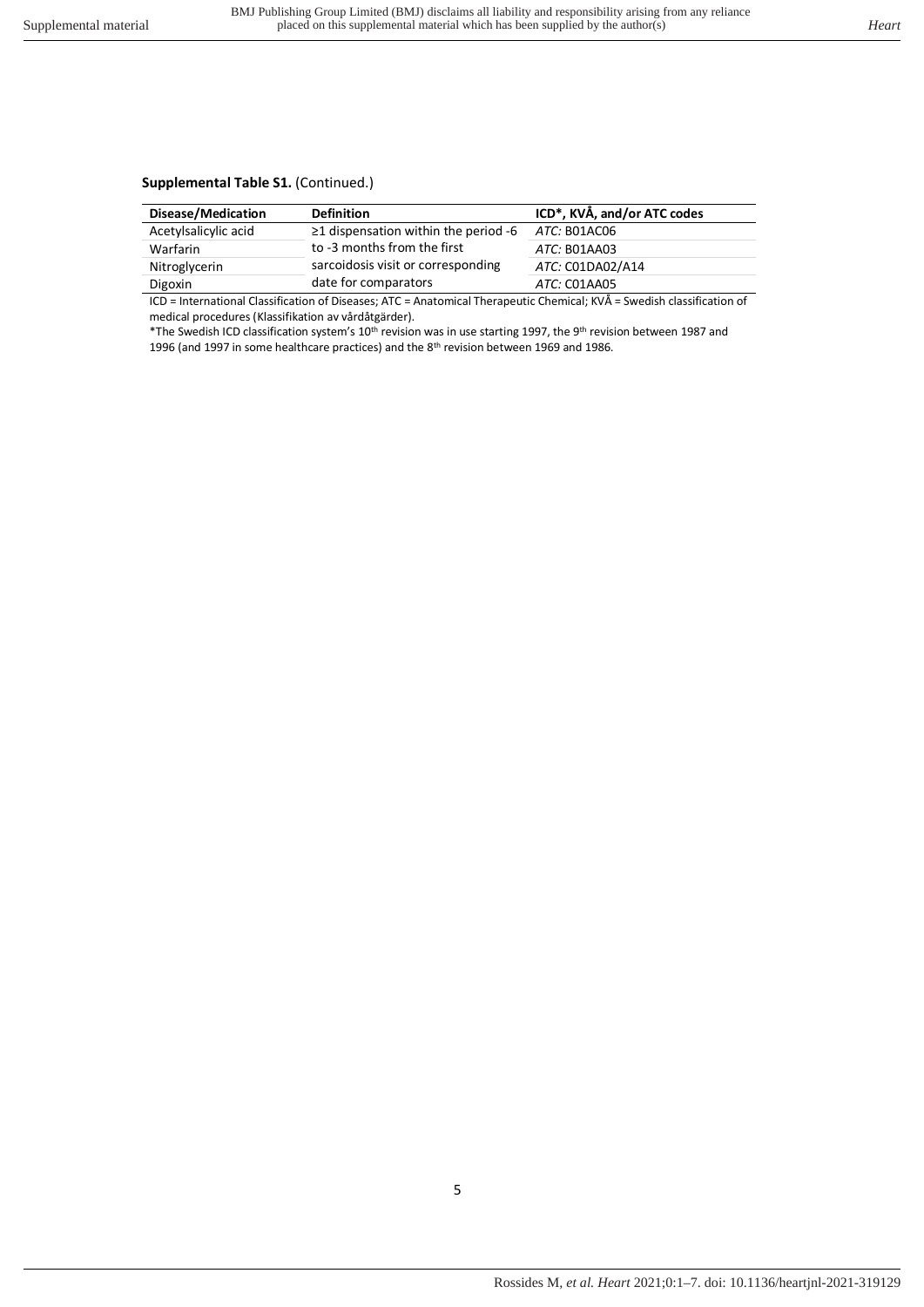<span id="page-5-0"></span>**Supplemental Table S2**. History of dispensation of medications related to heart failure risk at baseline (≥1 dispensation in the Prescribed Drug Register within six to three months before the first sarcoidosis visit in the National Patient Register or corresponding period for matched general population comparators). Evaluated in individuals who entered the cohort from January 1, 2006 and onwards for whom data in the Prescribed Drug Register were available.

|                                         |                    | General    |
|-----------------------------------------|--------------------|------------|
|                                         | <b>Sarcoidosis</b> | population |
| <b>Individuals</b>                      | 6585               | 64 599     |
| Angiotensin-converting enzyme inhibitor | 689 (10.5)         | 5319 (8.2) |
| or angiotensin II receptor blocker      |                    |            |
| <b>B-blocker</b>                        | 647 (9.8)          | 4790 (7.4) |
| Calcium channel blocker                 | 365 (5.5)          | 2727 (4.2) |
| Aldosterone antagonist                  | 43 (0.7)           | 281(0.4)   |
| High-ceiling diuretic                   | 212(3.2)           | 931(1.4)   |
| Antidiabetic including insulin          | 385 (5.8)          | 2062 (3.2) |
| Lipid-lowering medication               | 572 (8.7)          | 4121 (6.4) |
| Acetylsalicylic acid                    | 417 (6.3)          | 3199 (5.0) |
| Warfarin                                | 95(1.4)            | 554 (0.9)  |
| Nitroglycerin                           | 85(1.3)            | 640 (1.0)  |
| Digoxin                                 | 18(0.3)            | 116(0.2)   |
|                                         |                    |            |

Data are n or n (%).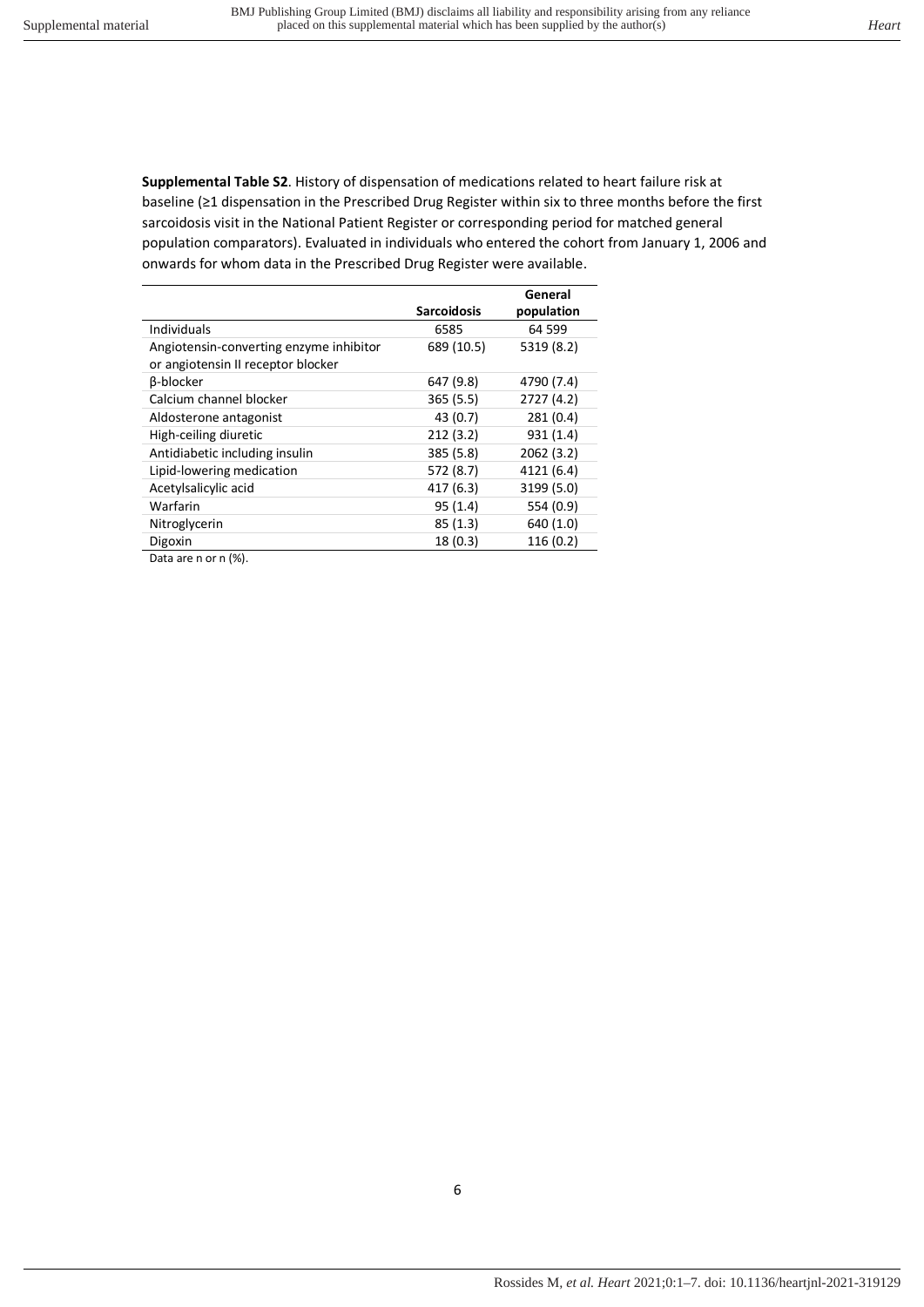<span id="page-6-0"></span>**Supplemental Table S3**. Hazard ratios of heart failure comparing sarcoidosis to the general population from sensitivity analyses.

|                                                                     | <b>Sarcoidosis</b> | <b>General population</b> |
|---------------------------------------------------------------------|--------------------|---------------------------|
| Excluding diagnoses of heart failure during the first six months of |                    |                           |
| follow-up                                                           |                    |                           |
| Overall                                                             |                    |                           |
| Events/N at risk                                                    | 182/7994           | 663/78 360                |
| Incidence rate* (95% CI)                                            | 2.2(1.8, 2.6)      | 0.8(0.7, 0.9)             |
| Hazard ratio <sup>+</sup> (95% CI)                                  | 2.30 (1.94, 2.74)  | 1.00 [Reference]          |
| $\leq$ 2 years since<br>sarcoidosis diagnosis                       |                    |                           |
| Events/N at risk                                                    | 72/7994            | 172/78 360                |
| Hazard ratio <sup>+</sup> (95% CI)                                  | 3.50 (2.64, 4.63)  | 1.00 [Reference]          |
| >2 years since<br>sarcoidosis diagnosis                             |                    |                           |
| Events/N at risk                                                    | 110/6597           | 491/65 447                |
| Hazard ratio <sup>+</sup> (95% CI)                                  | 1.90(1.53, 2.35)   | 1.00 [Reference]          |
| Hoart failure from main and contributory diagnoses in the National  |                    |                           |

| Heart failure from main and contributory diagnoses in the National |          |                |  |
|--------------------------------------------------------------------|----------|----------------|--|
| <b>Patient Register</b>                                            |          |                |  |
| the company of the second set of the line                          | 20000000 | $AB = AB = BA$ |  |

| Events/N at risk                   | 258/8465         | 1154/82 713      |
|------------------------------------|------------------|------------------|
| Incidence rate* (95% CI)           | 2.6(2.3, 3.1)    | 1.2(1.0, 1.3)    |
| Hazard ratio <sup>+</sup> (95% CI) | 1.87(1.62, 2.15) | 1.00 [Reference] |
| .                                  |                  |                  |

CI = confidence interval.

Data are n unless otherwise stated.

\*Rates per 1000 person-years were estimated using Poisson regression

models adjusted for age, sex, and region of residence.

†Hazard ratios were estimated using Cox proportional hazards models with attained age as the time scale and adjusted for age at start of follow-up, sex, region of residence, country of birth, education, civil status, calendar period, healthcare visits within two years before inclusion, history of hypertension, diabetes mellitus, dyslipidemia, heart valve disease, atrial fibrillation, chronic obstructive pulmonary disease, chronic kidney disease, alcohol-related disorders, and autoimmune disease.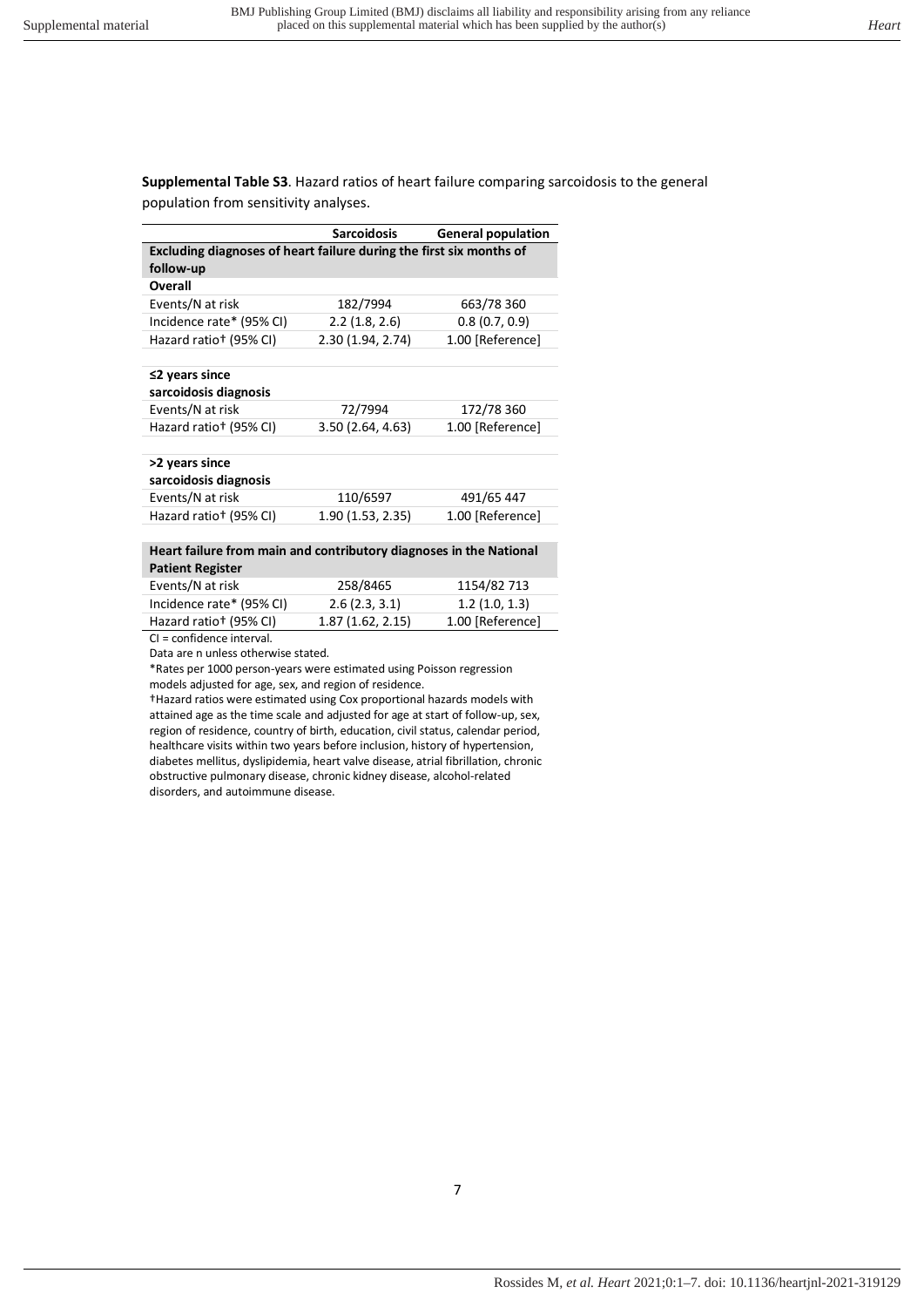<span id="page-7-0"></span>**Supplemental Table S4**. Hazard ratios of heart failure in individuals with sarcoidosis diagnosed 2006–2013 associated with covariates evaluated at start of follow-up (second visit for sarcoidosis in the National Patient Register).

|                                           | <b>Heart failure</b> |             |                 |
|-------------------------------------------|----------------------|-------------|-----------------|
|                                           | Yes                  | Nο          | Hazard ratio*   |
|                                           | $(n=141)$            | $(n=6444)$  | (95% CI)        |
| Median age at sarcoidosis                 | 67 (58, 77)          | 48 (38, 61) | 1.8(1.6, 2.2)   |
| diagnosis <sup>†</sup> (IQR), years       |                      |             |                 |
| Male                                      | 82 (58)              | 3557 (55)   | 1.7(1.2, 2.4)   |
| Education‡, years                         |                      |             |                 |
| $\leq$ 9                                  | 61 (43)              | 1357 (21)   | 1.8(1.1, 3.0)   |
| $10 - 12$                                 | 58 (41)              | 3207 (50)   | 1.4(0.8, 2.3)   |
| $\geq$ 13                                 | 22 (16)              | 1880 (29)   | 1.0 [Reference] |
| Hypertension                              | 86 (61)              | 1643 (25)   | 1.2(0.8, 1.8)   |
| Diabetes mellitus                         | 46 (33)              | 519(8)      | 2.4(1.6, 3.6)   |
| Chronic kidney disease                    | 12 (9)               | 144 (2)     | 1.4(0.7, 2.6)   |
| Alcohol-related disease                   | 7 (5)                | 167(3)      | 1.6(0.7, 3.5)   |
| Chronic obstructive pulmonary<br>disease  | 9(6)                 | 176 (3)     | 1.2(0.6, 2.4)   |
| Heart valve disease                       | 10(7)                | 68(1)       | 1.5(0.8, 3.0)   |
| Ischemic heart disease or acute           |                      | 277(4)      | 1.9(1.2, 2.9)   |
| myocardial infarction                     | 38 (27)              |             |                 |
| <b>Atrial fibrillation</b>                | 32 (23)              | 183 (3)     | 2.2(1.3, 3.6)   |
| Other arrhythmia or heart block           | 28 (20)              | 242(4)      | 2.2(1.3, 3.5)   |
| Pulmonary hypertension                    | ≤5 (1)               | 7(1)        | Not estimable   |
| Autoimmune disease                        | 24 (17)              | 554 (9)     | 1.5(1.0, 2.5)   |
| Sarcoidosis treatment around<br>diagnosis | 62 (44)              | 2634 (41)   | 1.2(0.8, 1.7)   |

CI = confidence interval; IQR = interquartile range.

Data are n (%) or mean (standard deviation) unless otherwise stated. Category percentages may not sum up to 100 owing to rounding.

\*Hazard ratios were estimated from a Cox proportional hazards model with years since sarcoidosis diagnosis as the time scale that included the covariates age (continuous), sex, region of residence (six healthcare regions), country of birth (Nordic/non-Nordic), education, sarcoidosis treatment around diagnosis (yes/no), and all comorbidities in the table except pulmonary hypertension due to small numbers.

†Effect per 10-year increase.

‡Category "≤9 years" includes <1% missing.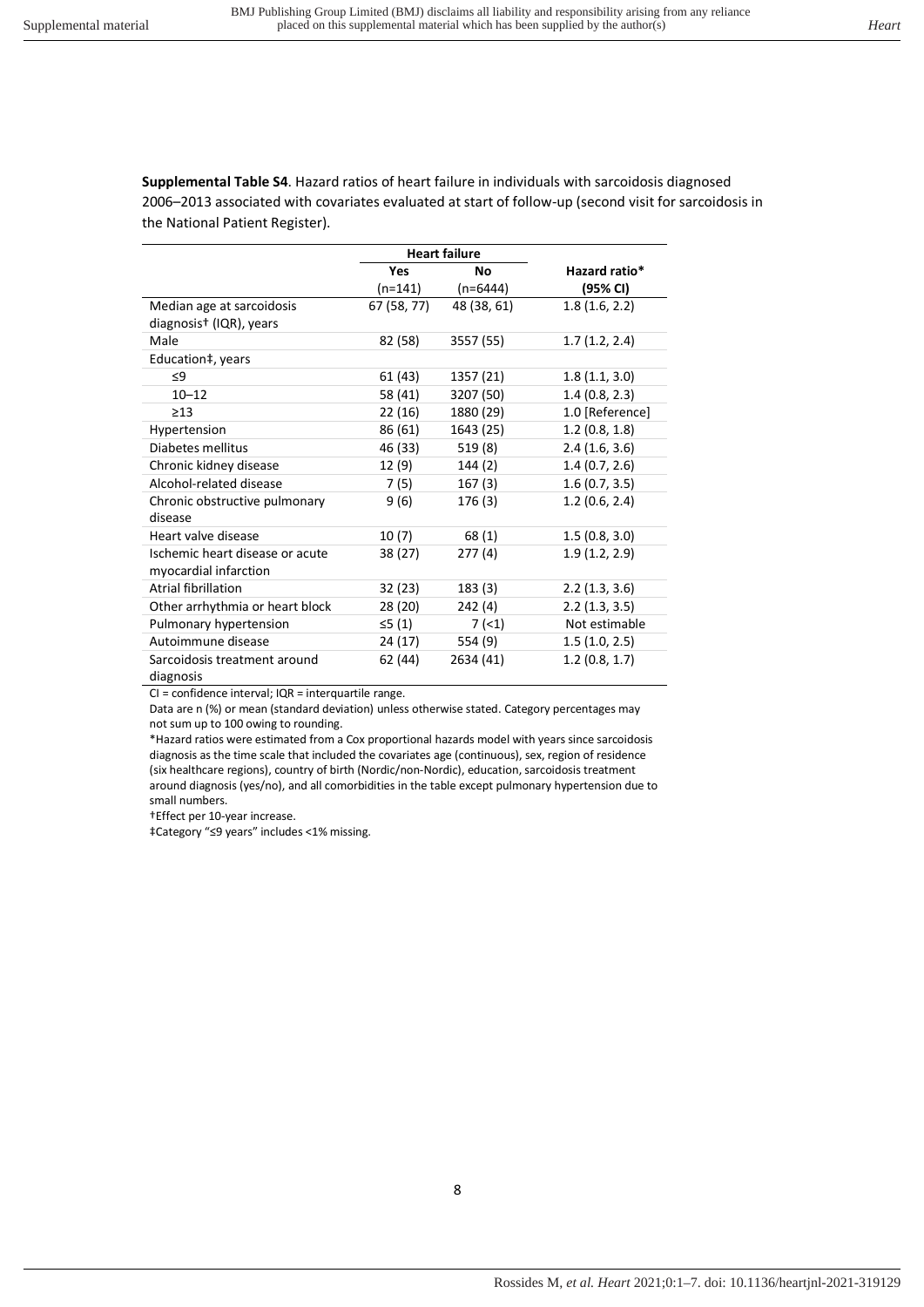<span id="page-8-0"></span>**Supplemental Table S5**. Hazard ratios of heart failure in individuals with sarcoidosis diagnosed 2006–2013 associated with dispensed defined daily doses of systemic corticosteroids within six months before or six months after sarcoidosis diagnosis (second visit for sarcoidosis in the National Patient Register).

|                                                                                      | <b>Heart failure</b> |               | Hazard ratio*   |
|--------------------------------------------------------------------------------------|----------------------|---------------|-----------------|
|                                                                                      | Yes                  | No            | (95% CI)        |
| Defined daily doses of systemic corticosteroids within six months before sarcoidosis |                      |               |                 |
| diagnosis                                                                            |                      |               |                 |
| Individuals                                                                          | 49                   | 2000          |                 |
| Mean <sup>+</sup> (SD)                                                               | 180 (136)            | 172 (138)     | 1.0(0.9, 1.1)   |
| Median (IQR)                                                                         | 150 (100, 250)       | 150 (75, 208) |                 |
| Low tertile $(≤100)$                                                                 | 21(43)               | 926 (46)      | 1.0 [Reference] |
| Mid tertile (101-≤200)                                                               | 14 (29)              | 573 (29)      | 0.9(0.4, 1.7)   |
| High tertile (>200)                                                                  | 14 (29)              | 501 (25)      | 1.1(0.6, 2.2)   |

#### **Defined daily doses of systemic corticosteroids within six months after sarcoidosis diagnosis**

| <b>Individuals</b>     | 59             | 2255           |                 |
|------------------------|----------------|----------------|-----------------|
| Mean <sup>+</sup> (SD) | 306 (221)      | 257 (191)      | 1.1(1.0, 1.1)   |
| Median (IQR)           | 300 (146, 400) | 200 (100, 373) |                 |
| Low tertile $(≤150)$   | 18 (31)        | 839 (37)       | 1.0 [Reference] |
| Mid tertile (151–≤300) | 15 (25)        | 772 (34)       | 0.8(0.4, 1.6)   |
| High tertile (>300)    | 26 (44)        | 644 (29)       | 2.1(1.1, 3.8)   |
|                        |                |                |                 |

CI = confidence interval; SD = standard deviation; IQR = interquartile range. Data are n (%) unless otherwise stated. Category percentages may not sum up to 100 owing to rounding.

\*Hazard ratios were estimated from Cox proportional hazards models with years since sarcoidosis diagnosis as the time scale and adjusted for age (continuous), sex, region of residence (six healthcare regions), country of birth (Nordic/non-Nordic including missing), and education (≤9 years including missing/10–12/≥13 years).

†Effect per 50 defined daily doses of systemic corticosteroids.